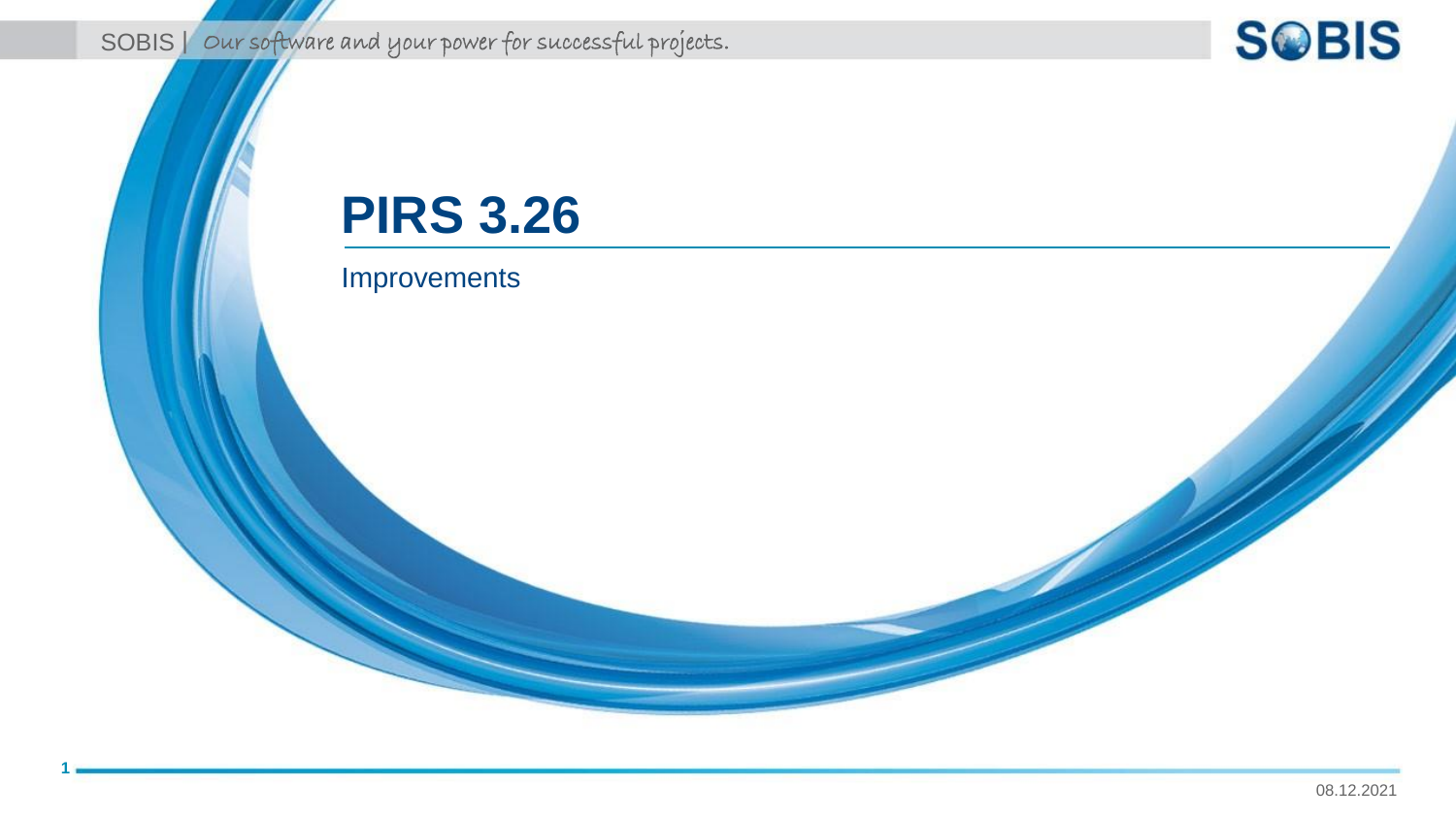

## **Enhance Document Log History**

|                                                                                                                                                                                           | Subject*:  | My documents         |                                         |                                       |  |
|-------------------------------------------------------------------------------------------------------------------------------------------------------------------------------------------|------------|----------------------|-----------------------------------------|---------------------------------------|--|
|                                                                                                                                                                                           | Ref. No.*: | SOB/SOB/00018 T<br>v |                                         |                                       |  |
| Your reference:                                                                                                                                                                           |            |                      |                                         |                                       |  |
| Documents (3)<br><b>Attachments</b><br>Body<br>Posts<br><b>Access</b><br>Add / Remove document(s) Fill document grid X Remove selected document(s) J. Download attachments In Bulk change |            |                      |                                         |                                       |  |
| Doc Number                                                                                                                                                                                | Revision   | Valid                | Title                                   | <b>Document Status</b>                |  |
| F<br>DOC-000002                                                                                                                                                                           | 02         | ۰                    | <b>Overall Plan Mechanical</b>          | 20. Sent to customer for approval     |  |
|                                                                                                                                                                                           |            |                      | Area Handover - PMG to HZI - 006 - LD-3 |                                       |  |
| Г<br>DOC-000003                                                                                                                                                                           | 00         | ۰                    |                                         | 14. Approved and ready for submission |  |
| V<br>DOC-000006                                                                                                                                                                           | A          |                      | Outdoor Support 0PAB40BQ031             | 20. Sent to customer for approval     |  |

If a status update is caused by a Transmittal (or a Comment) then a full history entry is created in the send Document.

**2**

|                | Created:         | 02.03.2021 17:01                                                  | Created by:  |                        | System                                |                                                         |   |
|----------------|------------------|-------------------------------------------------------------------|--------------|------------------------|---------------------------------------|---------------------------------------------------------|---|
|                | Last modified:   | 05.11.2021 12:55                                                  | Modified by: |                        | PBS Approver 1                        |                                                         |   |
| <b>History</b> |                  |                                                                   |              |                        |                                       |                                                         |   |
|                | I ast modified - | Field                                                             |              | Modified by            |                                       |                                                         |   |
| $\mathbf{1}$   | 05 11 2021 12:55 | Doc Status                                                        |              | <b>PORT-Approver 1</b> |                                       |                                                         |   |
|                | 03.03.3034.47-03 | 000u<br><b>HAALDOO GOOGS OU</b>                                   |              |                        |                                       |                                                         |   |
| 3              | 02 03 2021 17:01 | Approval action for step 0                                        |              | FOR Delta:             |                                       |                                                         |   |
| 4              | 02 03 2021 17:01 | Approval Steps responsibles Sid 0 (Start w                        |              | PTV3 Debut             |                                       |                                                         |   |
| 5              | 02.03.2021 17:01 | Sign date for step 0 (Start workflow by user)                     |              | <b>FORD Defeat</b>     |                                       |                                                         |   |
| 6              | 02.03.2021 17:01 | Approval performer for step 0 (Start workflo                      |              | <b>PURCE Defined</b>   |                                       |                                                         |   |
| $\overline{7}$ | 02.03.2021 17:01 | Responsible                                                       |              | <b>FORD Delta:</b>     |                                       |                                                         |   |
| 8              | 02.03.2021 17:01 | CRS status                                                        |              | <b>PURCE Defined</b>   |                                       |                                                         |   |
| 9              | 02.03.2021 17:01 | Deleted On                                                        |              | <b>PURCE Democi</b>    |                                       |                                                         |   |
| 10             | 02.03.2021 17:01 | Restored                                                          |              | <b>POUL Defeat</b>     |                                       |                                                         |   |
| 11             | 02.03.2021 17:01 | Valid                                                             |              | <b>PORT STORY</b>      |                                       |                                                         |   |
| $\mathbb{R}$   | Page<br>∢        | 1 of 1 $\triangleright$ $\triangleright$ $\parallel$ $\mathbb{C}$ |              |                        |                                       | Entries 1 - 11 of ~ 11 (1 selected) Entries per page 80 | v |
| Field:         | Doc Status       |                                                                   |              |                        |                                       |                                                         |   |
|                | Modified by:     | PSRS Approver 11                                                  |              |                        |                                       |                                                         |   |
| Date:          |                  | 05.11.2021 12:55                                                  |              |                        |                                       |                                                         |   |
|                | Original value:  |                                                                   | New value:   |                        |                                       |                                                         |   |
|                |                  | 12. Waiting for internal approval by Lead Engineer                |              |                        | 14. Approved and ready for submission |                                                         |   |
|                |                  |                                                                   |              |                        |                                       |                                                         |   |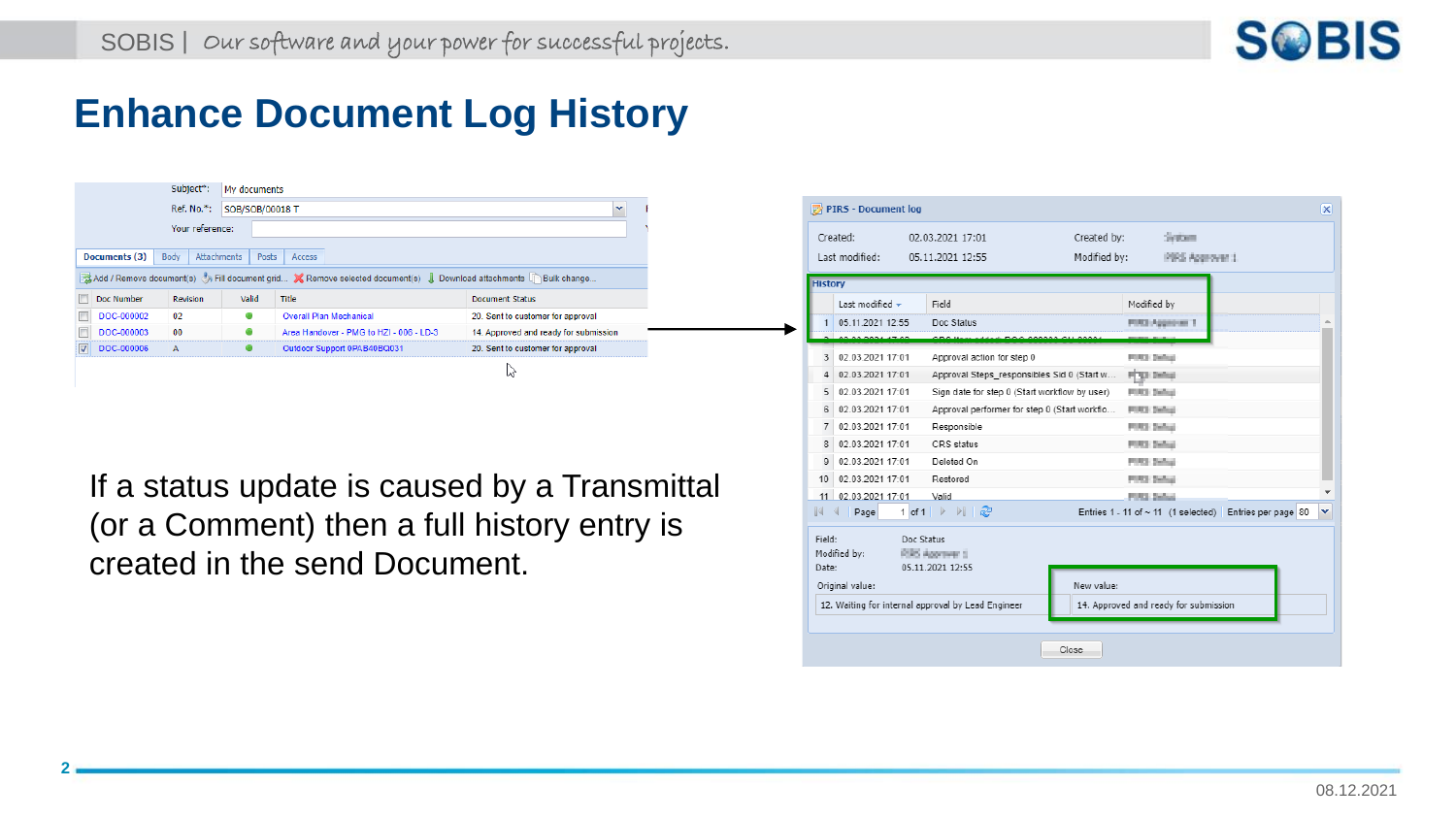

## **Copy linked "Action Items" to new document revision**

|              | <b>■ 0. Folder on RootLevel</b> [※]<br><b>HI</b> Dashboard | Document - 1-PRE-MA-KCC-AA-001 - 00                                                                    |               |             |  |  |  |
|--------------|------------------------------------------------------------|--------------------------------------------------------------------------------------------------------|---------------|-------------|--|--|--|
|              |                                                            | ■ Close ● Clistribution List ▼ Mew Correspondence ● A New Revision Di File from • Porganise • A More • |               |             |  |  |  |
|              | Ash Container                                              |                                                                                                        |               |             |  |  |  |
|              | Doc Number                                                 | 1-PRE-MA-KCC-AA-001                                                                                    |               |             |  |  |  |
|              | Valid                                                      | Yes                                                                                                    |               |             |  |  |  |
|              | 20. Sent to customer for approval<br><b>Status</b>         |                                                                                                        |               |             |  |  |  |
| $\mathbf{F}$ | Attachments (1)                                            |                                                                                                        |               |             |  |  |  |
| $\mathbf{F}$ | <b>Details</b>                                             |                                                                                                        |               |             |  |  |  |
| $\mathbf{F}$ | Customer & Supplier                                        |                                                                                                        |               |             |  |  |  |
| F            | ば<br>Remarks                                               |                                                                                                        |               |             |  |  |  |
| $\mathbf{E}$ | Workflow - Edit the document to select a workflow          |                                                                                                        |               |             |  |  |  |
| E            | Revisions (1)                                              |                                                                                                        |               |             |  |  |  |
| $\mathbf{E}$ | Correspondence (1)                                         |                                                                                                        |               |             |  |  |  |
| $\mathbf{F}$ | <b>Cross References</b>                                    |                                                                                                        |               |             |  |  |  |
| IΞ           | Action Items (2)                                           |                                                                                                        |               |             |  |  |  |
|              | KNew Action Item ↓ Download attachments DBulk change       |                                                                                                        |               |             |  |  |  |
|              | Number $\sim$<br>w                                         | $\mathscr{D}$<br>Subject                                                                               | <b>Status</b> | Responsible |  |  |  |
|              | AI00032<br>ŵ                                               | Review concept from engineering partner                                                                | Open          | Alan Olliff |  |  |  |
|              | ☆<br>AI00031                                               | Prepare CAB meeting                                                                                    | Open          |             |  |  |  |
| $\mathbf{F}$ | <b>Comment Review Sheet</b>                                |                                                                                                        |               |             |  |  |  |
| H            | Posts                                                      |                                                                                                        |               |             |  |  |  |

**3**

- » Linked Action Items are taken over to new Document revision
- » Talk to SOBIS Service Desk to enable this feature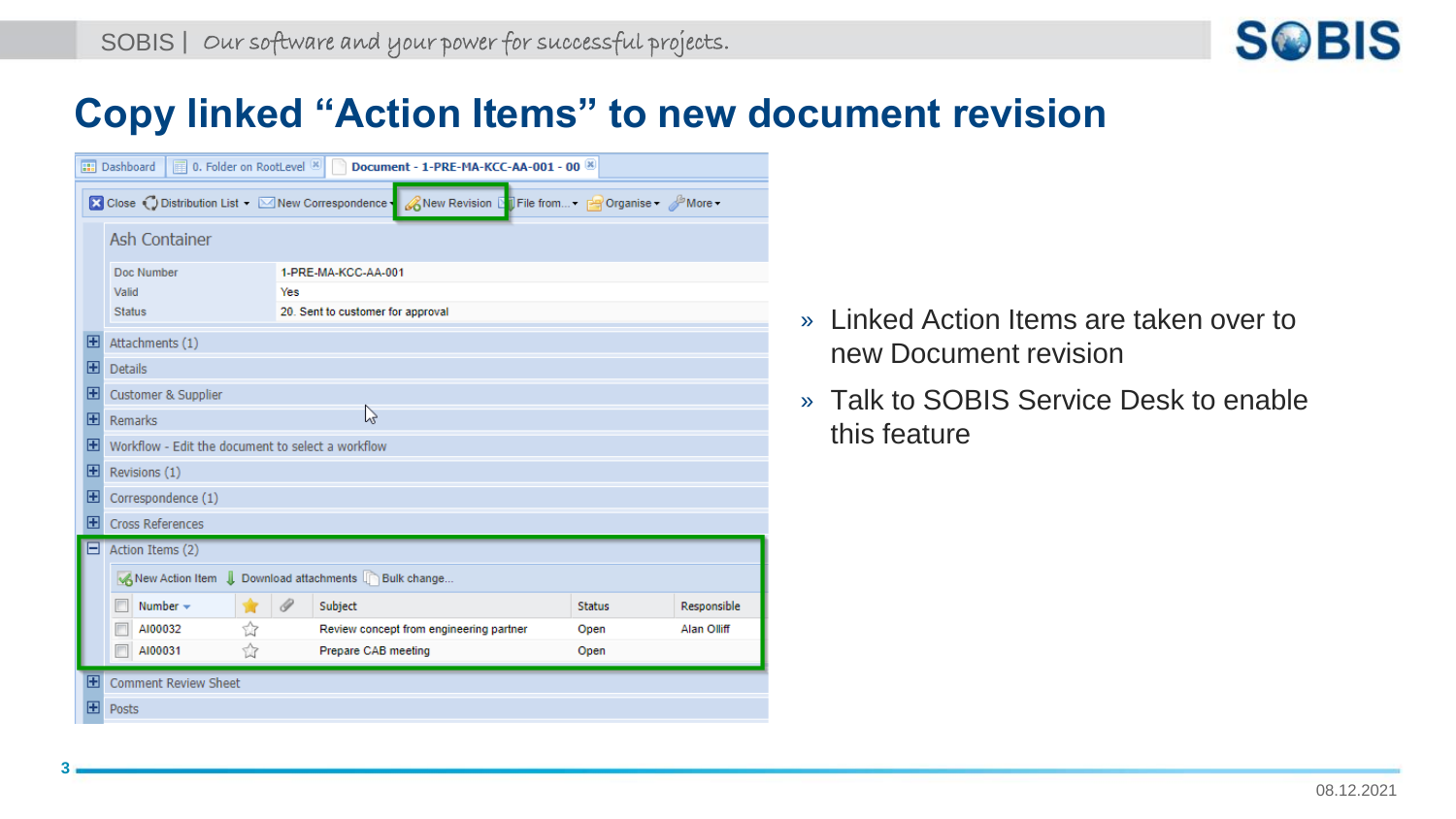

## **Disable default switch of Correspondence Codes in Replies**

|     | <b></b> Dashboard   ⊠ 0000 Offer & Sales <sup>[x]</sup>   all Correspondence <sup>[x]</sup>   Transmittal Slip - |
|-----|------------------------------------------------------------------------------------------------------------------|
|     | Edit & Close & Reply with history via Florward v M File from V Distribution L                                    |
|     | PERI Biobal Admin « privilightbadicism @sobis.com><br>Attached you will find our documents                       |
|     | DESOB/DECUS/00008 ir 0200 Project Management                                                                     |
| To: | Ada Ballana Adamani - A Antarioni aperter contenta                                                               |

**4**

By default a reply turns around correspondence code to "DECUS/DESOB" (if Sender does not have default code in address book).

With the release this behaviour can be disabled, so that users are forced to select a sender and/or recipient code manually.

Talk to SOBIS Service Desk to disable default switch.